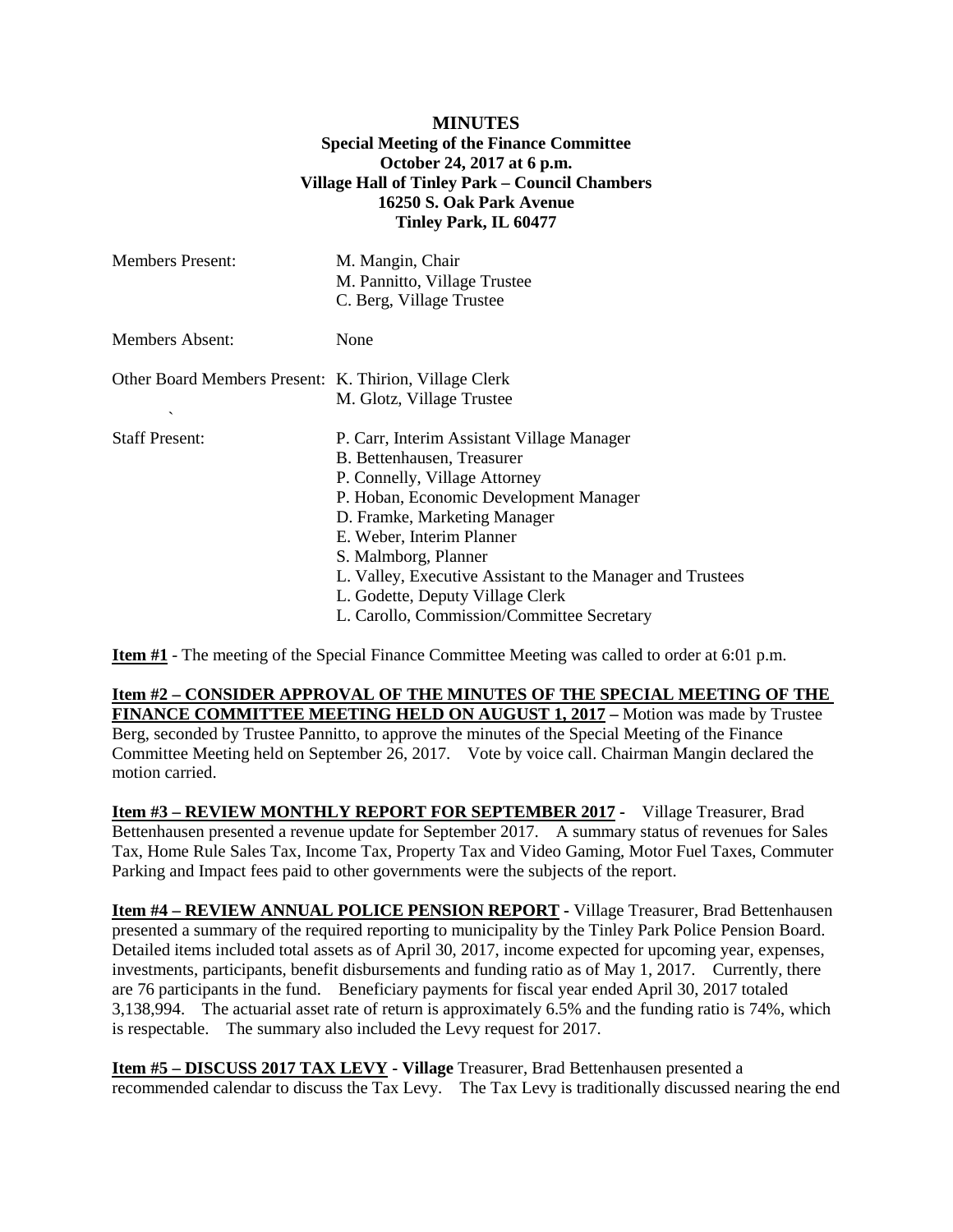of year; however, due to the Village Treasurer's unavailability at that time, the following dates were suggested:

- Tuesday, October 24, 2017 Finance Committee meets for "determination of levy."
- Tuesday, November 7, 2017 First reading of the Levy Ordinance at Board Meeting.
- Tuesday, November 21, 2017 Levy Ordinance adopted.

The following schedule reflects the latest levy action dates that would allow us to properly meet all of the statutory legal requirements:

- Tuesday, November 21, 2017 Finance Committee suggested to meet by this date or earlier, if the estimate of levy were determined to be greater than 105% of the previous extended. Truth in Taxation notice and hearing requirements would apply ONLY if amount is greater than 105% of the prior extended levy.
- Sunday, November 26, 2017 Truth in Taxation notice (Black Box) including date and time of the Public Hearing is published in the newspaper, IF REQUIRED.
- Wednesday, November 29, 2017 The latest date the Finance Committee can meet IF the estimate of taxes to be levied were less than 105% of the previous extended levy. Truth in Taxation notice and hearing requirements would NOT apply.
- Tuesday, December 5, 2017 Public Hearing on Levy to be held prior to Board Meeting, IF REQUIRED.
- Tuesday, December 19, 2017 Levy Ordinance adopted.

Three options were discussed for the 2017 Village levy request:

Option 1 – Same as last year (Hold the levy at the prior year request). Option 2 – Prior extended levy (Levy the prior year extended levy amount). Option 3- Village tax cap formula.

## **Item #6– DISCUSS REQUEST FOR PROPOSAL (RFP) – OAK PARK AVENUE TRAIN**

**STATION COFFEE SHOP –** The current lease for restaurant services in the Oak Park Avenue train station is set to expire in May 2018. Staff is requesting direction on how to best utilize the current space. Potential options include:

- 1. New RFP for services.
- 2. Extension of current lease.
- 3. Potential upgrades and improvements.
- 4. Internal study on potential uses

Chairman Mangin stated within the next 30 days the committee will make a determination in which direction the Village will take regarding the current space.

Norman Elftmann, owner of Cavellini's, the lessee in the current space expressed his concerns. The space does not have a kitchen and he believes a kitchen is needed for a business to be viable in that space. He has a 90-day removal clause in his agreement, which makes it difficult to do contracting jobs due to not knowing what the future might hold for his business. He stated this is an agreement and not a lease.

Trustee Pannitto suggested to Mr. Elftmann have a list of issues concerning the Oak Park Avenue Train Station coffee shop ready to discuss. Chairman Mangin all of Mr. Elftmanns issues and his concerns this will be discussed within a reasonable timeline.